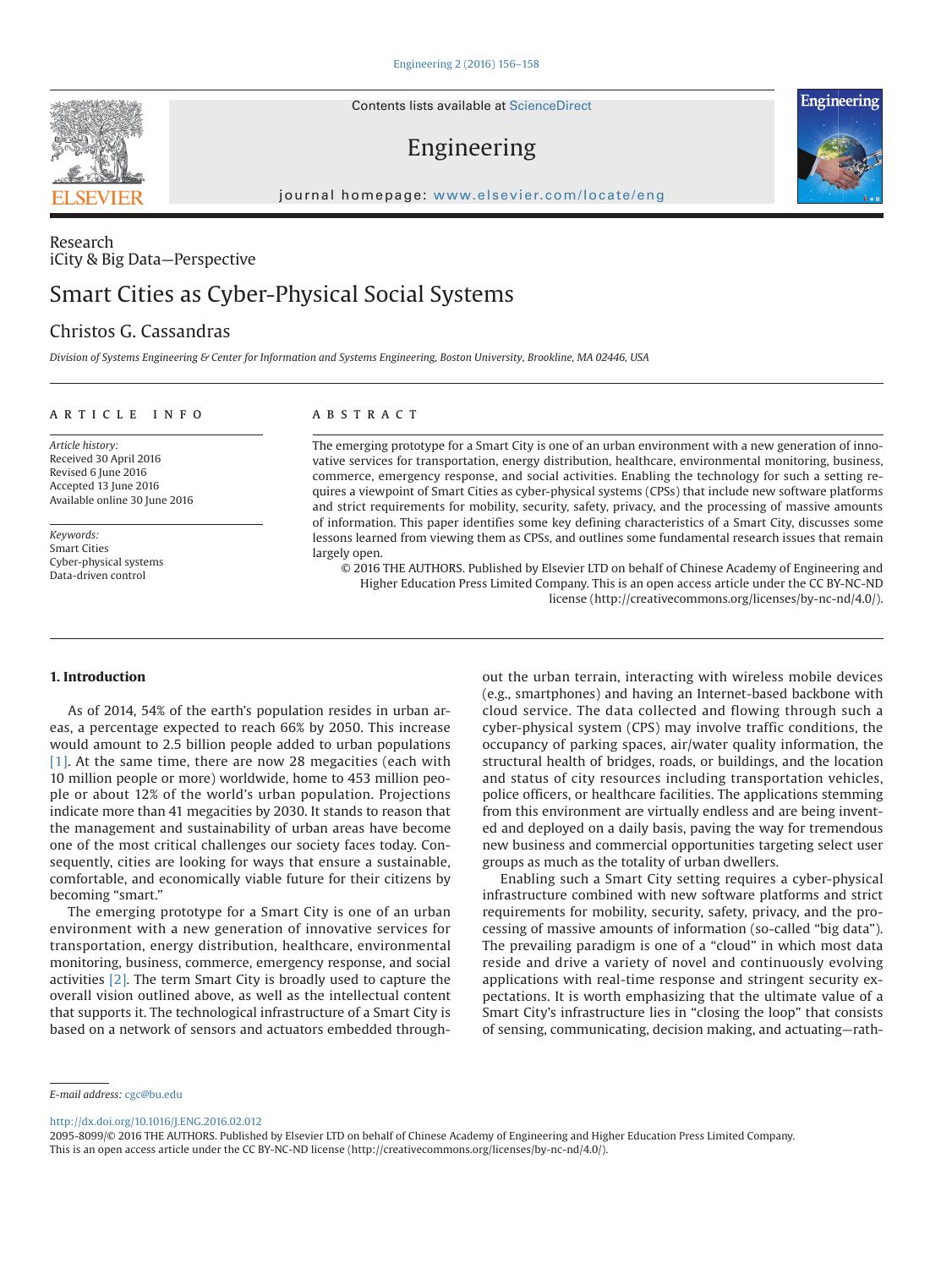er than simply collecting and sharing data (Fig. 1). This requires a balanced understanding of both "physical" and "cyber" components that takes into account the important issues of privacy, security, safety, and proper energy management necessitated by the wireless nature of most data collection and actuation mechanisms involved.

A major challenge for this paradigm is the need to integrate heterogeneous widely distributed devices into a common software environment. For example, cameras and different types of sensors embedded in power lines or in a building's heating, ventilation, and air conditioning (HVAC) components must be able to communicate with each other, as well as with smartphones, tablets, laptops, and servers. This process may be seen as parallel to the process that occurred in the 1980s and early 1990s, as the Internet evolved to integrate data, voice, video, and specialized applications into a unified environment, and as software platforms emerged for various industry and business sectors. Similarly, in the CPS domain that the Internet is rapidly evolving toward, one expects new platforms to emerge, defined by mobility and the secure and safe processing of massive amounts of data.

In this new reality, referred to as the Internet of Things, the Internet as we know it is likely to be but one component of a much larger network. Whereas the Internet is ultimately no more than a structure for transporting packets from one computer to another, in a Smart City, data flow from heterogeneous sensing devices to servers and, conversely, commands flow to actuating devices performing useful real-time operations (e.g., controlling traffic lights or HVAC components and dispatching resources for critical healthcare or emergency needs). In the current setting, each new Smart City application created requires its own unique way to fit in and become accessible to its users. What is lacking—and what defines the future—is an underlying common platform allowing such applications to become plug-and-play components in this environment.

### **2. Defining a Smart City**

There is no single generally acceptable definition for a Smart City, but several efforts are emerging to try and capture the multidimensional and multidisciplinary nature of what a Smart City represents. In what follows, a few such definitions are given, originating from different sources: government agencies, industrial organizations, technology leaders, and academia.

(1) "A city well performing in a forward-looking way in [economy, people, governance, mobility, environment, and living] built on the smart combination of endowments and activities of self-decisive, independent and aware citizens." [3]

(2) "Smart Sustainable Cities use information and communication technologies (ICT) to be more intelligent and efficient in the use of resources, resulting in cost and energy savings, improved service delivery and quality of life, and reduced environmental footprint—all supporting innovation and the low-carbon economy." [3]

(3) "Hitachi's vision for the Smart Sustainable City seeks to achieve concern for the global environment and lifestyle safety and convenience through the coordination of infrastructure. Smart Sustainable Cities realized through the coordination of infrastructures consist of two infrastructure layers that support consumers' lifestyles together with the urban management infrastructure that links these together using information technology  $(IT).$ " [4]

(4) "We believe a city to be smart when investments in human and social capital and traditional (transport) and modern (ICT) communication infrastructure fuel sustainable economic growth and a high quality of life, with a wise management of natural re-



**Fig. 1.** The cyber-physical infrastructure for a Smart City.

sources, through participatory governance." [5]

All these attempts at defining Smart Cities share a number of common elements. In summary, Smart Cities are [6]: ① sensible (sensors sense the environment), ② connectable (networked devices bring the sensed information to the Web), ③ accessible (information on our environment is published and is accessible by users on the Web), ④ ubiquitous (users can access information at any time and in any place, while moving), ⑤ sociable (users acquiring information can publish it though their social network), ⑥ sharable (sharing is not limited to data, but also to physical objects that may be used when they are in free status), and ⑦ visible/augmented (the physical environment is retrofitted and information is seen not only by individuals through mobile devices, but also in physical places such as street signs).

It is worth noting that absent from these definitions is the point made earlier about "closing the loop" in a Smart City. This aspect is not yet widely recognized as the ultimate value of a CPS.

#### **3. Lessons learned from viewing Smart Cities as CPSs**

Our work at Boston University toward establishing a cyberphysical infrastructure for Smart Cities has helped us identify several issues that offer a number of guiding principles for research. In addition, efforts to deploy Smart City applications in the City of Boston have provided valuable feedback from both the city administrators responsible for orchestrating such deployments and the end users themselves. Some key observations are summarized below.

(1) "Smart" is not just collecting and disseminating data. As illustrated in Fig. 1, viewing the CPS that is a Smart City as a closedloop system is extremely important and, in some cases, critical. Simply collecting and disseminating data to a user group can in fact be more harmful than helpful. As an example, today's "smart parking" technology essentially informs drivers where parking spaces are available; as a result, it is often the case that multiple drivers converge to where a few spaces are available, thus creating additional traffic congestion from drivers attracted to the area who cannot find a space [7].

(2) The "law of unintended consequences" finds fertile ground